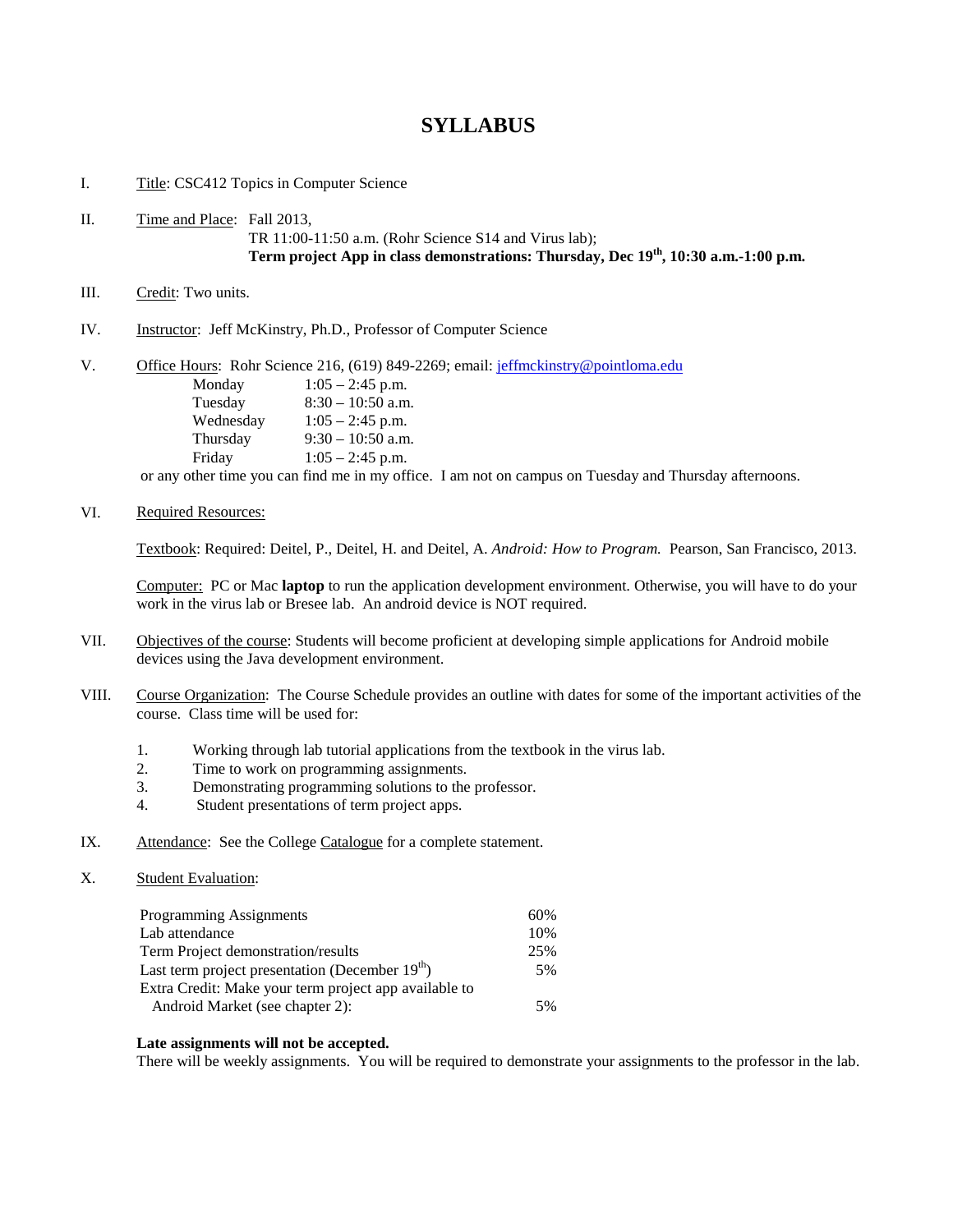Grades will be determined as follows:

| A     |
|-------|
| $A -$ |
| $B+$  |
| B     |
| B-    |
| C+    |
| C     |
| $C-$  |
| $D+$  |
| D     |
| D-    |
| F     |
|       |

XI. Course Schedule (**subject to change**).

| Week     | <b>Tuesday (Virus lab)</b> | <b>Thursday (Virus lab)</b>                           |
|----------|----------------------------|-------------------------------------------------------|
| Sept. 3  |                            | <b>Course Overview</b>                                |
|          |                            | Assignment:                                           |
|          |                            | 1. Complete "Before you begin"                        |
|          |                            | section on your computer.                             |
|          |                            | 2. Read chapter 1.                                    |
|          |                            | 3. Demonstrate Doodlz app Sept.<br>$10^{\text{th}}$ . |
| Sept. 10 | Demonstrate Doodlz App +   | Demonstrate the Welcome App                           |
|          | Work through chapter 3     | in virus lab by the end of the lab.                   |
| Sept. 17 | Work on Exercise 3.5       | Demonstrate Exercise 3.5                              |
| Sept. 24 | Work through chapter 4     | Demonstrate Tip Calculator App                        |
| Oct. 1   | Work on Exercise 4.7       | Demonstrate Ex. 4.7 App                               |
| Oct. 8   | Work through chapter 5     | Demonstrate ch. 5 App                                 |
| Oct. 15  | Work on Exercise 5.6       | Demonstrate Ex. 5.6 App                               |
| Oct. 22  | Work through chapter 6     | Demonstrate ch. 6 App                                 |
| Oct. 29  | Work on Exercise 6.10      | Demonstrate App +                                     |
|          |                            | Turn in term project App                              |
|          |                            | <b>Requirement Specifications for</b>                 |
|          |                            | approval.                                             |
| Nov. 5   | Work through chapter 7     | Demonstrate ch. 7 App                                 |
| Nov. 12  | Work on Exercise 7.12      | Demonstrate Ex. 7.12 App                              |
| Nov. 19  | Work through chapter 8     | Demonstrate ch. 8 App +                               |
|          |                            | Work on your term project                             |
|          |                            | App in Lab                                            |
| Nov. 26  | Work through chapter 9     | <b>Thanksgiving</b>                                   |
| Dec. 3   | Work through chapter 10    | Demonstrate ch 9 and 10 Apps +                        |
|          |                            | Work on your term project                             |
|          |                            | App in Lab                                            |
| Dec. 10  | Work on your term project  | Demonstrate version 0.1 of your                       |
|          | App in Lab                 | App                                                   |